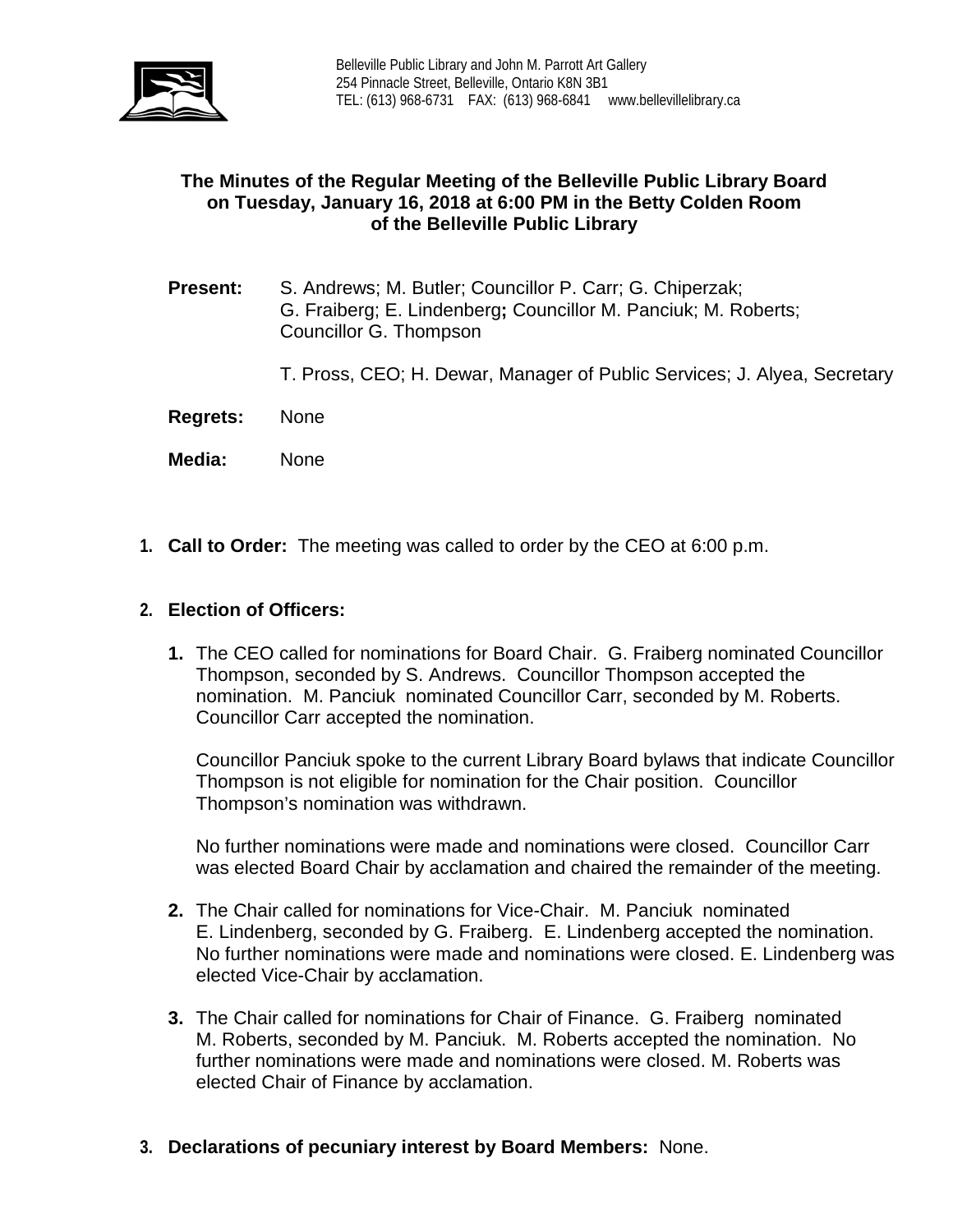

# **4. Motion to approve the agenda for the Regular Meeting of 16 January 2018:**

**MOVED** by G. Fraiberg, **SECONDED** by S. Andrews, THAT the agenda for the Regular Meeting of 16 January 2018 be approved. **CARRIED**

# **5. Motion to approve the minutes for the Regular Meeting of 15 November 2017:**

**MOVED** by M. Roberts, **SECONDED** by E. Lindenberg, THAT the minutes for the Regular Meeting of 15 November 2017 be approved. **CARRIED**

No business arising from the minutes.

### **6. Items for Information:**

**Statistics for November and December 2017 CEO's Report Media List Committees 2018 Meeting Dates**

**MOVED** by M. Roberts, **SECONDED** by M. Panciuk, to receive the Items for Information.

#### **7. Financial Statement to 31 December 2017:**

**MOVED** by M. Roberts, **SECONDED** by G. Fraiberg, to approve the Financial Statement to 31 December 2017. **CARRIED**

## **8. 2018 Operating Budget for approval:**

**MOVED** by M. Roberts, **SECONDED** by G. Thompson, THAT the 2018 Operating Budget be approved as presented.

## **Motion to enter into In Camera session to consider the following items, pursuant to the Public Libraries Act, s. 16.1:**

• Discussion of a matter pertaining to labour relations or employee negotiations.

**MOVED** by M. Roberts, **SECONDED** by M. Panciuk, THAT the Board enter into an In Camera session to discuss labour relations or employee negotiations. **CARRIED**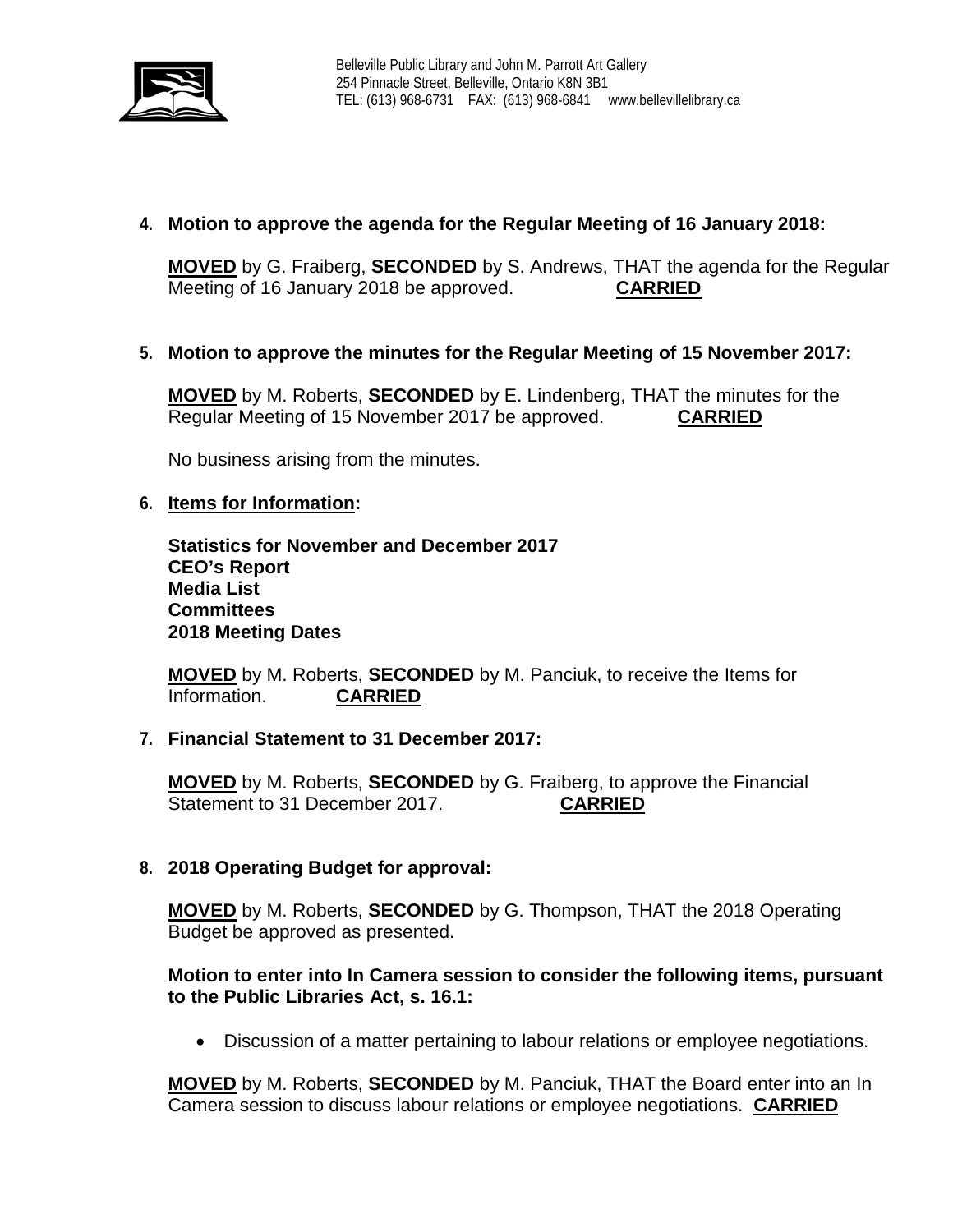

**MOVED** by M. Roberts, **SECONDED** by E. Lindenberg, THAT the Library Board move out of the In Camera Session and return to the regular meeting. **CARRIED**

**MOVED** by G. Thompson, **SECONDED** by M. Roberts, THAT the approval of the 2018 Operating Budget be tabled to the February meeting for further discussion. **CARRIED**

**MOVED** by M. Panciuk, **SECONDED** by M. Roberts, THAT the Board Chair, Vice-Chair and CEO meet to discuss performance appraisals, with a report provided to the Board by April 1st. **CARRIED**

### **9. By-law revision for approval:**

By-law revisions were presented for approval. The Board resolved Article 3 (a) and (b), be changed from a "four-year term" to a two-year term.

**MOVED** by G. Fraiberg, **SECONDED** by M. Butler, THAT the By-law revisions be approved as presented, with Article 3 (a) and (b) further amended to indicate the term of Office for Officers of the Board will be two years. **CARRIED** The vote was unanimous.

A list of Committees with titles amended to agree with Article 6 of the By-laws will be included in the February agenda.

#### **10. Reserve fund transfers:**

**MOVED** by G. Thompson, **SECONDED** by M. Butler, THAT the Library Board authorizes the CEO to make the transfers as presented from the Library Reserve accounts to the regular 2017 Operating Budget. **CARRIED**

**MOVED** by G. Thompson, **SECONDED** by M. Roberts, THAT the Library Board authorizes the CEO to make the transfers as presented from the 2017 Operating Budget to the Library Reserve accounts. **CARRIED**

#### **11. Other Business:**

- 1. E. Lindenberg expressed appreciation to the staff for including Board members in their Staff Appreciation event and commended them for their dedication to the library and patrons and for working well together.
- 2. M. Butler would like to see the Long Range Planning Committee reactivated with meetings held once or twice a year. This will be discussed at the next Board meeting.